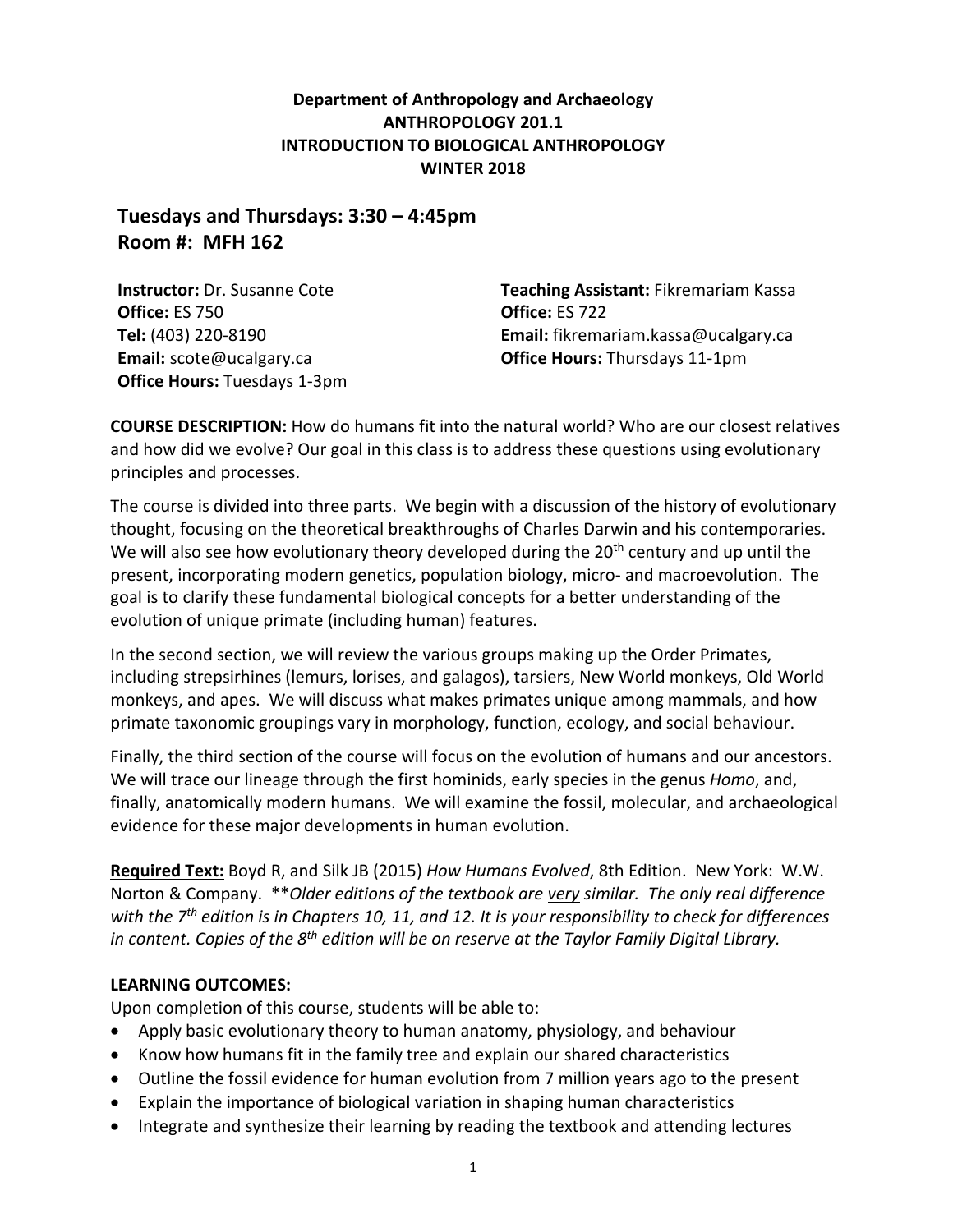| <b>COURSE REQUIREMENTS:</b> |                                                  |                 |
|-----------------------------|--------------------------------------------------|-----------------|
| <b>Test</b>                 | Date                                             | % Overall Grade |
| Weekly Quizzes (10)         | Due Tuesdays at noon. See schedule on D2L        | <b>20%</b>      |
| Midterm #1                  | February 6 <sup>th</sup>                         | 25%             |
| Midterm #2                  | March 13 <sup>th</sup>                           | 25%             |
| Final Exam                  | Registrar-scheduled (April 16-26 <sup>th</sup> ) | 30%             |

*Midterms and Final Exams***.** Exams are non-cumulative. Exams will cover ALL material from lectures, including discussions, videos, and guest lectures. ALL textbook readings are also testable. All exams will be in short answer format (e.g. multiple choice, true/false, matching).

*Weekly Online Quizzes***.** The purpose of these quizzes is to ensure that you are keeping up with the textbook reading and are understanding course material. **Quizzes are online, and will be completed via D2L so you will need internet access. You should be completing each quiz ALONE.** You must complete the quiz during the assigned 48-hour window (Sunday @ noon – Tuesday @ noon). Once you start a quiz, you will have a set amount of time to complete it (normally 15-30 minutes, varying from week to week). Each quiz will be worth 2% of your quiz grade. There will no quizzes during the weeks that we have midterms or during Reading Week.

#### *\*\****No additional extra credit or 'bonus' work is available in this class**\*\*

#### **Grade Breakdown:**

| A+ | 100-94.9%  |                                 | B 79.8-74.9%    | $C = 62.8 - 58.9\%$ |
|----|------------|---------------------------------|-----------------|---------------------|
| A  | 94.8-89.9% |                                 | B- 74.8-70.9%   | $D+$ 58.8-54.9%     |
| А- | 89.8-84.9% |                                 | $C+ 70.8-66.9%$ | 54.8-49.9%          |
| B+ | 84.8-79.9% | $\mathcal{C}$ and $\mathcal{C}$ | 66.8-62.9%      | 49.8% and less      |

# **COURSE POLICIES:**

#### *Classroom behavior and norms:*

- The most important thing is to be respectful and supportive of other students. Please turn your cell phone and any other electronic devices. You may use a laptop to take notes, but please sit in the back or along the sides so as to not disturb other students. Please only use your laptops to take notes, and remember that instructors can often tell when you are watching videos, looking at Facebook etc.
- It is in your own best interest to attend all classes. You are responsible for taking your own notes, or for obtaining notes from a classmate if you have to miss a class for unavoidable reasons.
- Lecture slides will be posted on Desire2Learn (D2L) before class. Please note that reading the lectures slides alone will NOT be sufficient to get a good grade in this class. **All lecture content is testable!** This includes discussions, films, and material not on the slides.

#### *Exam Policies:*

• Missed exams automatically receive a score of zero. Normally, in the event of an emergency or illness, please contact the instructor ( $\text{score@ucalgary.ca}$ ) or the Anthropology and Archaeology main office (403-220-6516) before the exam. Documentation (e.g. a signed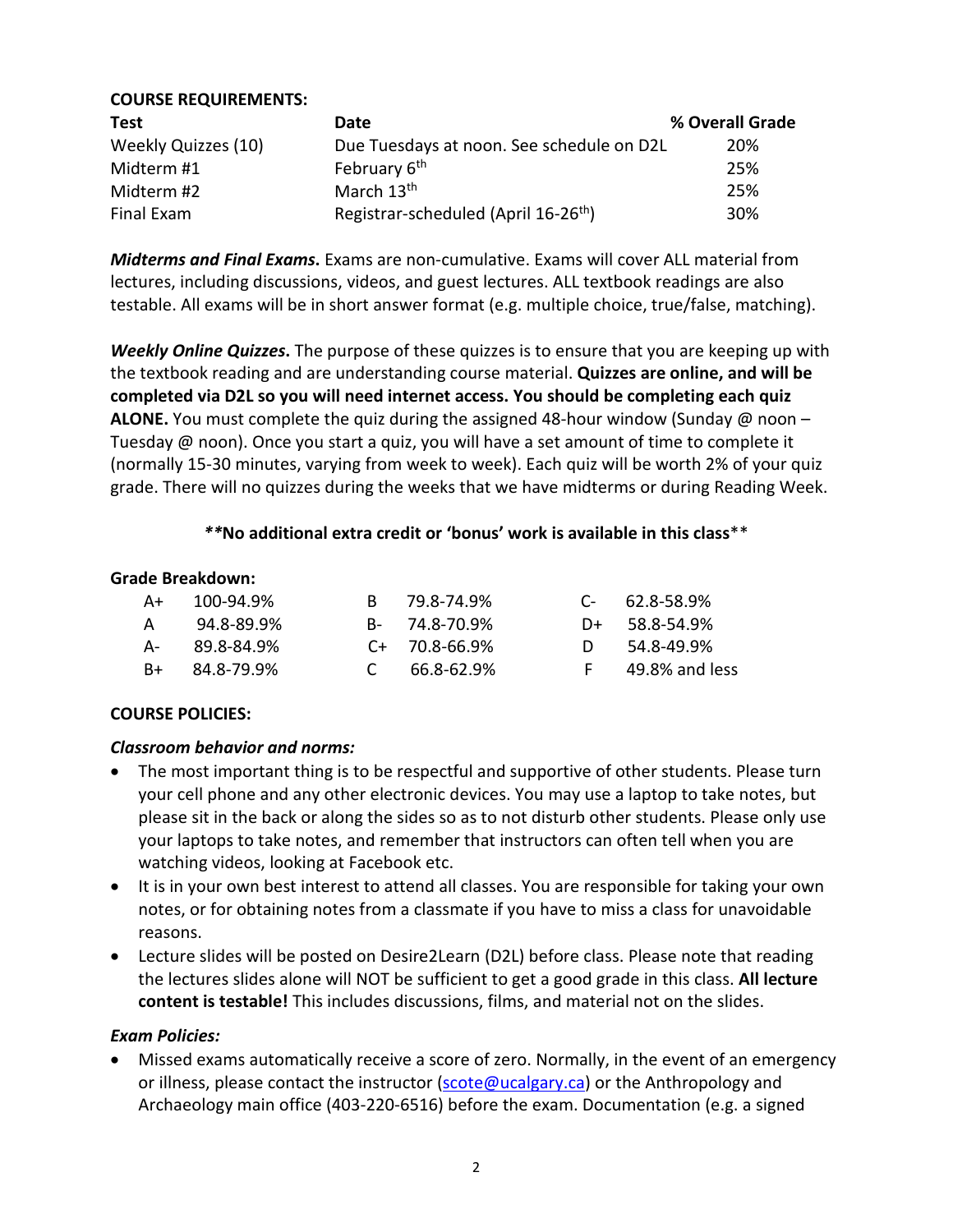Physician's Statement) must be provided to the instructor. Make up exams will not always be offered, and may be in any format (e.g. oral examination).

• Exam grades will be posted on D2L as quickly as possible. Exams are not returned to students. If you would like to look at your exam, please attend office hours or make an appointment with the TA or the instructor. If you have concerns about the marking of your exam, please provide a detailed written statement within two weeks of when exam results are posted to the instructor.

#### *Communication Guidelines:*

- Engaging with your instructors is an important part of university, and can be challenging in large classes. All students are encouraged to see me or the TA as often as they like to ask questions, get general help with the course, or just to chat!
- We always prefer to talk IN PERSON. The best place to ask questions is in class (before, during, or after), or during office hours.
- If you can't see us in person, then you can email your questions/concerns. However, due to the volume of emails we receive, we will not email questions immediately. It may take up to 2 business days (48 hours), so do not send questions last minute.
- I reserve the right to share questions transmitted over email with the entire class, if the answers are pertinent to everyone. This saves time and ensures that all students have access to the same information when preparing for assignments and exams.
- Before emailing a question, please make sure that it hasn't already been addressed in the course outline or on D2L!

#### **WRITING ACROSS THE CURRICULUM:**

Writing skills are not exclusive to English courses and, in fact, should cross all disciplines. The University supports the belief that throughout their University careers, students should be taught how to write well so that when they graduate their writing abilities will be far above the minimal standards required at entrance. Consistent with this belief, students are expected to do a substantial amount of writing in their University courses and, where appropriate, instructors can and may use writing and the grading thereof as a factor in the evaluation of student work. The services provided by the Writing Centre in the Effective Writing Office can be utilized by all undergraduate and graduate students who feel they require further assistance.

# **STUDENT ACCESSIBILITY SERVICES ACCOMMODATIONS:**

Student Accommodations. Students needing an Accommodation because of a Disability or medical condition should contact Student Accessibility Services in accordance with the Procedure for Accommodations for Students with Disabilities available at: [http://www.ucalgary.ca/policies/files/policies/procedure-foraccommodations-for-students](http://www.ucalgary.ca/policies/files/policies/procedure-foraccommodations-for-students-with-disabilities_0.pdf)with-disabilities 0.pdf. It is the responsibility of the student to request academic accommodations. If you are a student with a documented disability who may require academic accommodation and have not registered with Student Accessibility Services, please contact their office at (403)220-8237.

Students who have not registered with Student Accessibility Services are not eligible for formal academic accommodation. Students are also required to discuss their needs with the instructor no later than fourteen (14) days after the start of the course.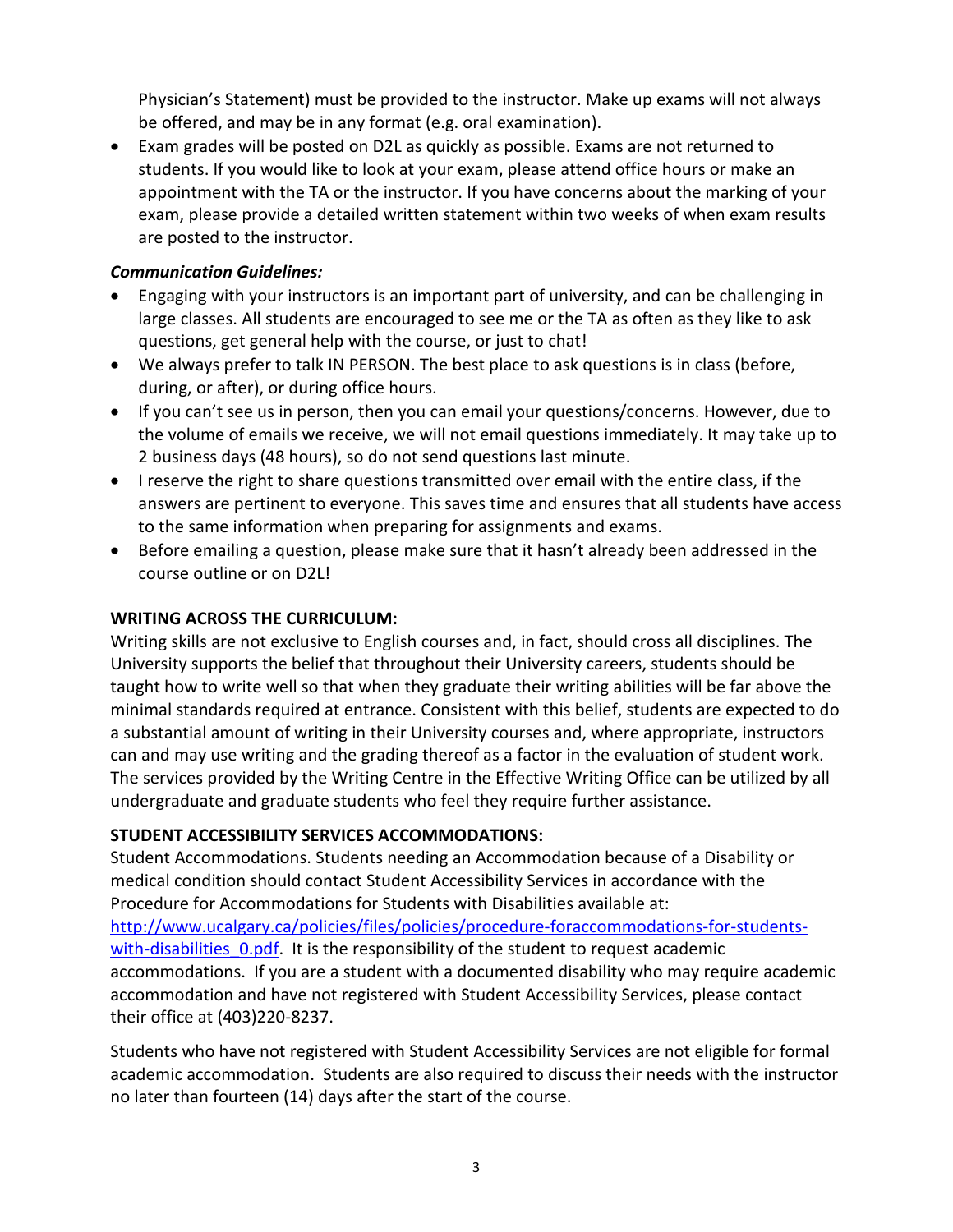# **ACADEMIC MISCONDUCT:**

Academic dishonesty is an unacceptable activity at the University of Calgary and students are strongly advised to read the Student Misconduct section of the University Calendar. Quite often, students are unaware of what constitutes academic dishonesty or plagiarism. The most common are:

1) Presenting another student's work as your own

2) Presenting an author's work or ideas as you own without proper referencing 3) Using work completed for another course

This activity will not be tolerated and students conducting themselves in this manner will be dealt with according to the procedures outlined in the University Calendar. For detailed information on what constitutes academic misconduct, please refer to the following link: <http://www.ucalgary.ca/pubs/calendar/current/k-2-1.html>

# **EMERGENCY EVACUATION ASSEMBLY POINTS:**

In the event of an emergency that requires evacuation, please refer to the following link to become familiar with the assembly points for the class:

http://www.ucalgary.ca/emergencyplan/assemblypoints

# **USRI:**

At the University of Calgary, feedback provided by students through the Universal Student Ratings of Instruction (USRI) survey provides valuable information to help with evaluating instruction, enhancing learning and teaching, and selecting courses. Your responses make a difference; please participate! Website:<http://www.ucalgary.ca/usri/>

# **FREEDOM OF INFORMATION AND PROTECTION OF PRIVACY ACT:**

The University of Calgary is committed to protecting the privacy of individuals who work and study at the University or who otherwise interact with the University in accordance with the standards set out in the Freedom of Information and Protection of Privacy Act.

Please refer to the following link for detailed information: http://www.ucalgary.ca/secretariat/system/files/foip%20overview.pdf

The Department of Anthropology and Archaeology's FOIP (Freedom of Information and Privacy) policy requires all reports/examinations to be returned to students during class time or the instructor's office hours. Any term work not picked up will be placed in the Anthropology and Archaeology Office (ES620) for distribution. Any student not wishing to have their work placed in the office must make alternate arrangements with the course instructor early in the term.

# **SAFEWALK INFORMATION:**

Campus Security, in partnership with the Students' Union, provides the Safewalk service, 24 hours a day to any location on Campus including the LRT, parking lots, bus zones and University residences. Contact Campus Security at (403) 220-5333 or use a help phone, and Safewalkers or a Campus Security Officer will accompany you to your campus destination.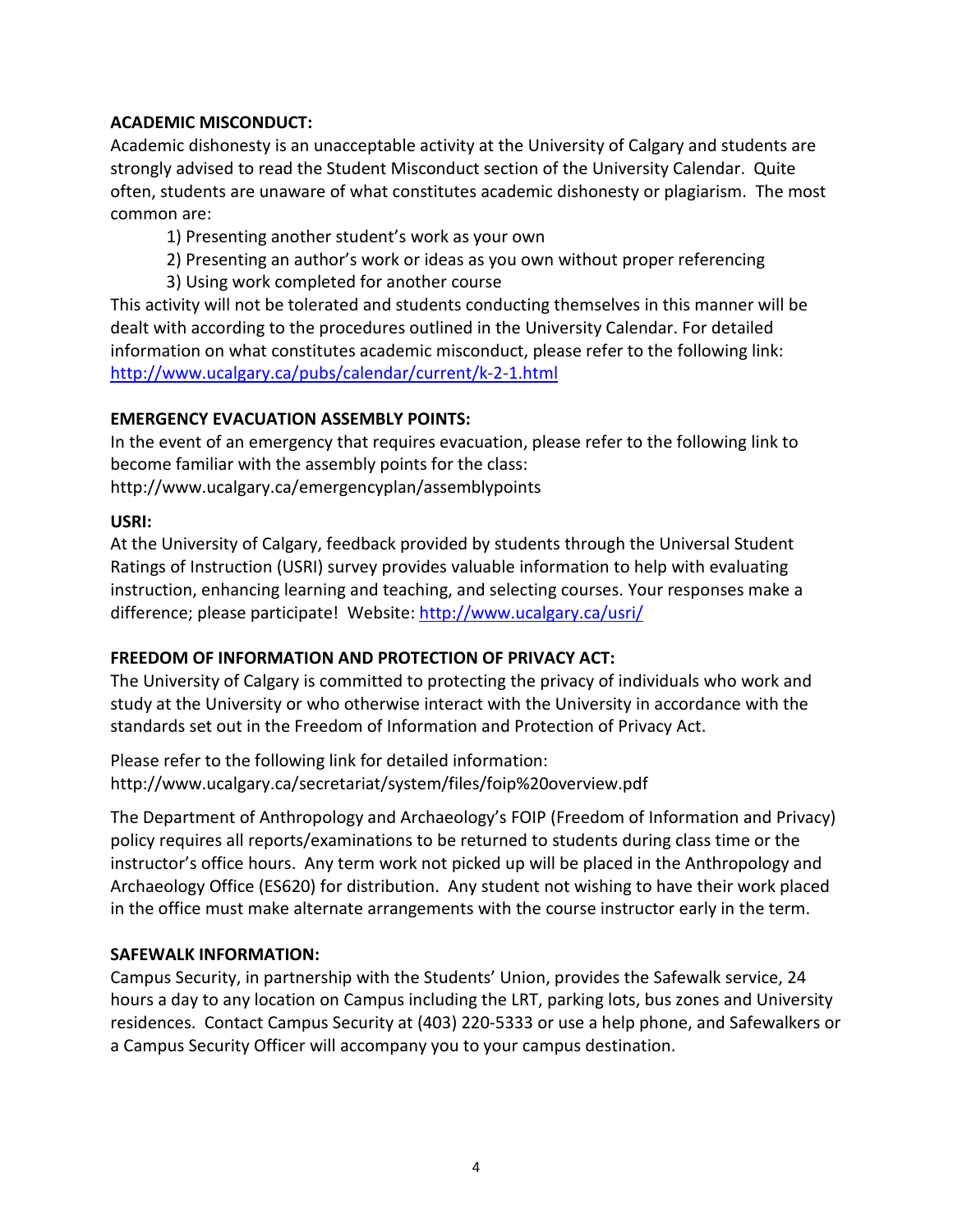# **FACULTY OF ARTS PROGRAM ADVISING AND STUDENT INFORMATION RESOURCES:**

Have a question, but not sure where to start? The new Faculty of Arts Program Information Centre (PIC) is your information resource for everything in Arts! Drop in at SS110, call us at 403- 220-3580 or email us at artsads@ucalgary.ca. You can also visit the Faculty of Arts website at http://arts.ucalgary.ca/undergraduate which has detailed information on common academic concerns.

- For program planning and advice, contact the Student Success Centre (formerly the Undergraduate programs Office) at (403) 220-5881 or visit them in their new space on the 3rd Floor of the Taylor Family Digital Library.
- For registration (add/drop/swap), paying fees and assistance with your Student Centre, contact Enrolment Services at (403) 210-ROCK [7625] or visit them at the MacKimmie Library Block.
- Contact for Students Union Representatives for the Faculty of Arts:

| arts1@su.ucalgary.ca | arts2@su.ucalgary.ca |
|----------------------|----------------------|
| arts3@su.ucalgary.ca | arts4@su.ucalgary.ca |

**OMBUDSMAN'S OFFICE: http://www.ucalgary.ca/ombuds/**